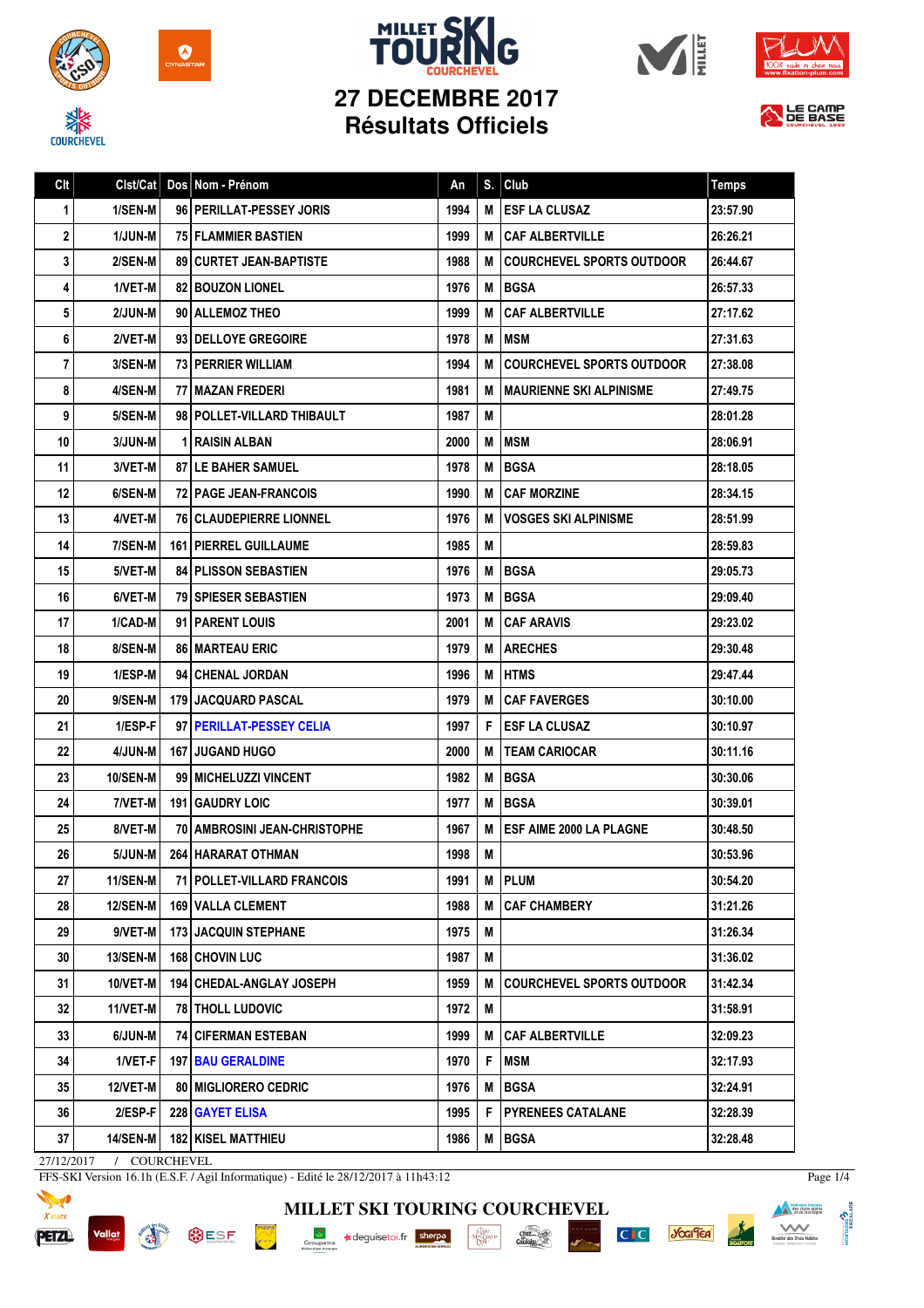| Clt | Clst/Cat        | Dos Nom - Prénom                            | An   | S. | Club                               | <b>Temps</b> |
|-----|-----------------|---------------------------------------------|------|----|------------------------------------|--------------|
| 38  | 13/VET-M        | <b>176 MANUS AMBROSE</b>                    | 1976 | M  | <b>GUIDE COURCHEVEL</b>            | 32:46.86     |
| 39  | 14/VET-M        | <b>83 FROMAGET PIERRE</b>                   | 1978 | M  | <b>BGSA</b>                        | 32:46.98     |
| 40  | 7/JUN-M         | 95 CERUTTI HUGO                             | 2000 | M  | <b>HTMS</b>                        | 32:52.68     |
| 41  | 1/JUN-F         | <b>164 POLLET-VILLARD MARIE</b>             | 1998 | F  | LA CLUSAZ / PLUM                   | 32:56.50     |
| 42  | 15/SEN-M        | <b>177 SAVERYS MICHAEL</b>                  | 1981 | M  |                                    | 32:57.90     |
| 43  | 16/SEN-M        | <b>69 CUSIN FRANCOIS</b>                    | 1989 | M  |                                    | 33:04.21     |
| 44  | 1/SEN-F         | <b>160 VITO SEGOLENE</b>                    | 1989 | F  | <b>TEAM ISERE MONTAGNE</b>         | 33:09.02     |
| 45  | 17/SEN-M        | 178 DESCHAMPS LOIC                          | 1990 | М  | <b>CAF FAVERGES</b>                | 33:16.03     |
| 46  | 18/SEN-M        | <b>85 BORDIER CHARLES</b>                   | 1983 | M  | <b>BGSA</b>                        | 33:54.61     |
| 47  | 19/SEN-M        | <b>68 BERTAGNOLO VALENTIN</b>               | 1990 | M  |                                    | 34:08.29     |
| 48  | 15/VET-M        | <b>172   CATELLA NICOLAS</b>                | 1974 | M  | <b>CLUB DES SPORTS VALMOREL</b>    | 34:14.01     |
| 49  | 2/VET-F         | <b>89 BLANC GUYLAINE</b>                    | 1978 | F  | <b>BGSA</b>                        | 34:35.01     |
| 50  | 16/VET-M        | 186 CUYALA JEAN MATHIEU                     | 1967 | M  |                                    | 34:43.94     |
| 51  | 17/VET-M        | <b>192 CHEPEAUX YANN</b>                    | 1973 | M  |                                    | 35:19.93     |
| 52  | <b>20/SEN-M</b> | <b>239 FRANCOIS JEREMIE</b>                 | 1994 | M  |                                    | 35:25.15     |
| 53  | <b>21/SEN-M</b> | 181 OLETTO GUILLAUME                        | 1989 | M  |                                    | 35:49.95     |
| 54  | 18/VET-M        | <b>162   SARREAU PHILIPPE</b>               | 1966 | M  |                                    | 35:56.11     |
| 55  | 3/VET-F         | <b>253 BATCHELOR MELANIE</b>                | 1970 | F  | <b>COURCHEVEL SPORTS OUTDOOR</b>   | 36:09.38     |
| 56  | 19/VET-M        | <b>171 FLAMMIER VINCENT</b>                 | 1971 | M  | <b>MAURIENNE SKI ALPINISME</b>     | 36:10.16     |
| 57  | 20/VET-M        | <b>244 MALAVAL SEBASTIEN</b>                | 1976 | M  |                                    | 36:18.80     |
| 58  | 2/CAD-M         | 92 ALBERTINO CHARLY                         | 2001 | M  |                                    | 36:20.71     |
| 59  | 21/VET-M        | <b>163 COLLIARD JEAN-LOUIS</b>              | 1975 | M  |                                    | 36:37.58     |
| 60  | 2/SEN-F         | <b>180 TERRATTAZ ANAIS</b>                  | 1989 | F  |                                    | 36:40.78     |
| 61  | <b>22/SEN-M</b> | <b>275 JOURDAN ARNAUD</b>                   | 1983 | M  |                                    | 36:41.63     |
| 62  | <b>23/SEN-M</b> | <b>195 RONDEAU GAETAN</b>                   | 1983 | M  |                                    | 37:03.24     |
| 63  | 3/SEN-F         | <b>234 BUGNARD CORAIL</b>                   | 1991 | F  | <b>COURCHEVEL SPORTS OUTDOOR</b>   | 37:07.49     |
| 64  | 22/VET-M        | <b>265 LEMOINE YOANN</b>                    | 1972 |    | M <b>ESF COURCHEVEL MORIOND</b>    | 37:09.37     |
| 65  | 8/JUN-M         | <b>88 CORDIER MATHIEU</b>                   | 2000 | М  | CAF ALBERTVILLE                    | 37:50.26     |
| 66  | 23/VET-M        | 174 ORLOV DIMITRI                           | 1966 | M  |                                    | 37:51.96     |
| 67  | <b>24/SEN-M</b> | 254 LARDEAU PIERRE                          | 1989 | M  | <b>I COURCHEVEL SPORTS OUTDOOR</b> | 37:53.57     |
| 68  | 4/VET-F         | <b>165 BARTNICKI MIREILLE</b>               | 1970 | F  | CAF ALBERTVILLE                    | 38:08.31     |
| 69  | 24/VET-M        | <b>175 GRAIN FRANCOIS</b>                   | 1967 | M  | <b>ESF AUTRANS</b>                 | 38:14.07     |
| 70  | <b>25/VET-M</b> | <b>196 HENRAS STEPHANE</b>                  | 1967 | M  |                                    | 38:16.14     |
| 71  | 26/VET-M        | <b>241 I DURAND-TERRASSON ROLAND CLAUDE</b> | 1960 | M  |                                    | 38:24.69     |
| 72  | 25/SEN-M        | 255 SASSON JEREMIE                          | 1993 | M  |                                    | 38:38.40     |
| 73  | 27/VET-M        | <b>260   ARNAUD MAXENCE</b>                 | 1977 | M  |                                    | 38:49.51     |
| 74  | <b>26/SEN-M</b> | 170 OPINEL MAXIME                           | 1985 | M  |                                    | 39:18.04     |
| 75  | 28/VET-M        | <b>199 BUNDAY PETER</b>                     | 1969 | М  |                                    | 39:23.20     |
| 76  | <b>29/VET-M</b> | 279 SAINT GERMAIN JOHAN                     | 1978 | M  |                                    | 39:34.22     |
| 77  | <b>27/SEN-M</b> | <b>187   GAY EMMANUEL</b>                   | 1986 | М  |                                    | 40:01.87     |
| 78  | 3/CAD-M         | <b>166 JUGAND KILLIAN</b>                   | 2003 | M  | CLUB DES SPORTS VALMOREL           | 40:04.19     |
| 79  | <b>28/SEN-M</b> | 277 CLAREY PIERRE-MARIE                     | 1989 | M  |                                    | 40:07.73     |

27/12/2017 / COURCHEVEL

FFS-SKI Version 16.1h (E.S.F. / Agil Informatique) - Edité le 28/12/2017 à 11h43:13

Page 2/4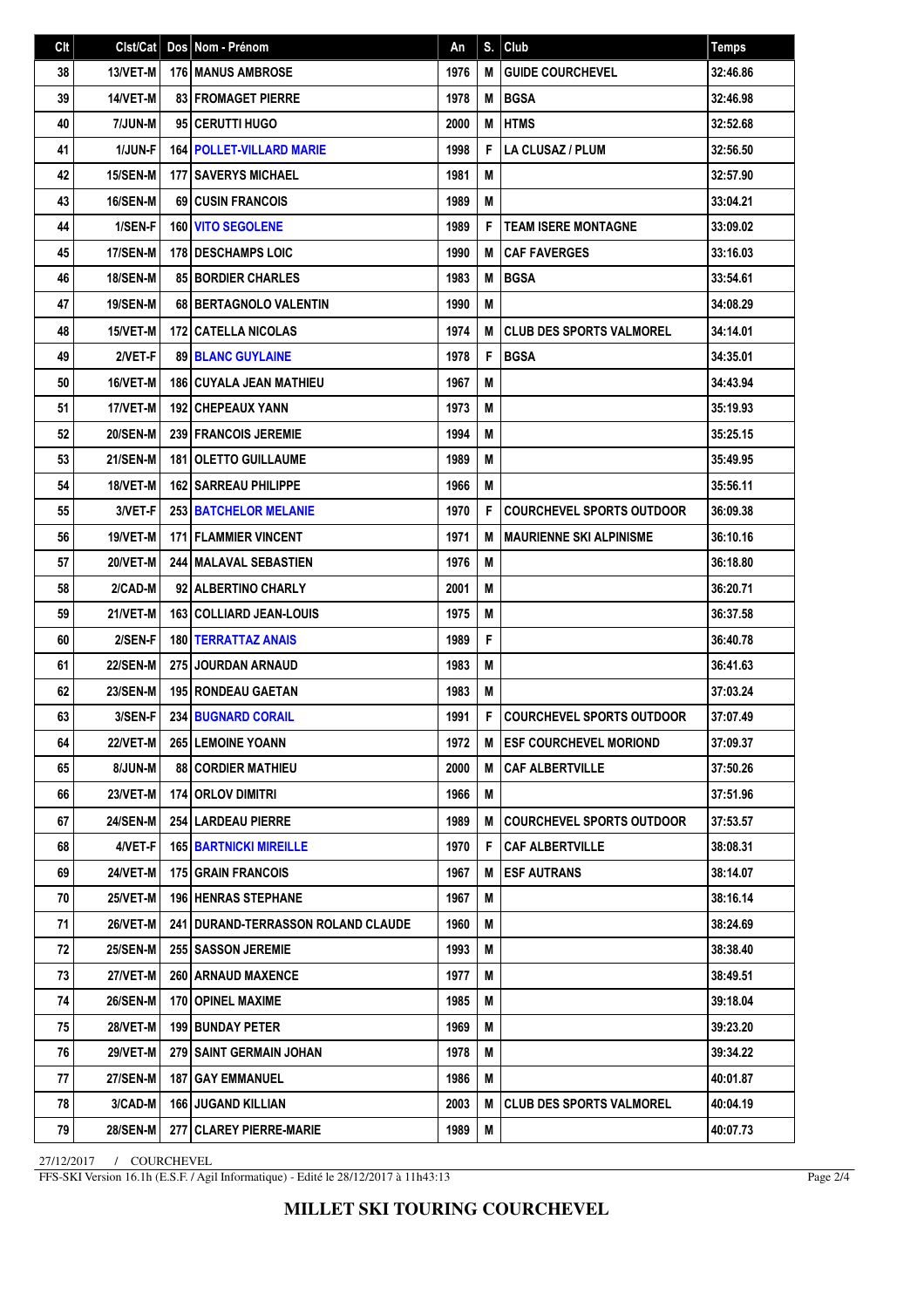| Clt | Clst/Cat        | Dos Nom - Prénom                   | An   |   | $S.$ Club                        | <b>Temps</b> |
|-----|-----------------|------------------------------------|------|---|----------------------------------|--------------|
| 80  | <b>29/SEN-M</b> | 258 BLATON ALEXIS                  | 1980 | M |                                  | 40:40.75     |
| 81  | 1/SVET-F        | <b>193   GACHET-MAUROZ PASCALE</b> | 1958 | F | <b>ESF COURCHEVEL VILLAGE</b>    | 40:42.37     |
| 82  | 30/VET-M        | <b>256 MOTTIER PHILIPPE</b>        | 1973 | M |                                  | 41:18.06     |
| 83  | 4/SEN-F         | <b>259 RENARD LAETITIA</b>         | 1985 | F |                                  | 41:30.90     |
| 84  | 5/SEN-F         | <b>229 GARCIN ALICE</b>            | 1990 | F | <b>COURCHEVEL SPORTS OUTDOOR</b> | 41:37.88     |
| 85  | 30/SEN-M        | <b>184 HOOPER MARCUS</b>           | 1993 | M |                                  | 42:17.85     |
| 86  | 31/VET-M        | 300 SULLICE JEAN-MARC              | 1964 | M |                                  | 42:24.82     |
| 87  | 31/SEN-M        | <b>247 I VAN DAMME ANTOINE</b>     | 1994 | M |                                  | 43:24.90     |
| 88  | 32/VET-M        | <b>159 GUICHARD CHRISTOPHE</b>     | 1969 | M |                                  | 43:31.19     |
| 89  | 33/VET-M        | <b>296   PACHOUD DENIS</b>         | 1959 | M | <b>COURCHEVEL SPORTS OUTDOOR</b> | 43:34.40     |
| 90  | 1/SVET-M        | <b>257   DOIX PHILIPPE</b>         | 1947 | M | <b>ESF COURCHEVEL</b>            | 43:37.39     |
| 91  | 1/MIN-M         | 295 HARARAT ADAM                   | 2005 | M |                                  | 44:33.98     |
| 92  | 32/SEN-M        | <b>183 DUBIEF ALEXANDRE</b>        | 1987 | M |                                  | 45:30.52     |
| 93  | 6/SEN-F         | 235 COSTA ANAIS                    | 1993 | F |                                  | 46:05.53     |
| 94  | 34/VET-M        | 237 USANNAZ JEAN NOEL              | 1970 | M | <b>ESF COURCHEVEL VILLAGE</b>    | 46:06.05     |
| 95  | 33/SEN-M        | <b>190 IDE LAVERNEE GONZAGUE</b>   | 1985 | M |                                  | 46:07.37     |
| 96  | 35/VET-M        | <b>185 DEMULDER RICHARD</b>        | 1966 | M |                                  | 46:07.50     |
| 97  | 36/VET-M        | <b>198 MORAILLON RENAUD</b>        | 1978 | M |                                  | 46:08.97     |
| 98  | 2/MIN-M         | <b>236 GEUTEN MAXIME</b>           | 2004 | M |                                  | 46:11.54     |
| 99  | 7/SEN-F         | <b>262 GUIGONNET MARCELLA</b>      | 1989 | F |                                  | 46:11.86     |
| 100 | 37/VET-M        | <b>276 COSGROVE GRANT</b>          | 1967 | M |                                  | 46:17.09     |
| 101 | 38/VET-M        | <b>291 THOMAS SEBASTIEN</b>        | 1973 | M |                                  | 47:08.72     |
| 102 | 39/VET-M        | <b>266 MUGNIER PHILIPPE</b>        | 1959 | M | <b>ESF COURCHEVEL</b>            | 47:14.03     |
| 103 | 40/VET-M        | <b>240 ZERAH THIERRY</b>           | 1967 | M |                                  | 48:24.78     |
| 104 | 5/VET-F         | 231 ARDOUIN SOPHIE                 | 1977 | F |                                  | 48:42.42     |
| 105 | 8/SEN-F         | 285 GEHIN MANON                    | 1992 | F |                                  | 48:47.94     |
| 106 | 41/VET-M        | 263 ANDRE REGIS                    | 1963 | M |                                  | 48:52.45     |
| 107 | 42/VET-M        | 261 LEMOINE LOIC                   | 1968 | M | <b>IESF COURCHEVEL VILLAGE</b>   | 49:23.98     |
| 108 | 34/SEN-M        | 294 MERMILLOD JAMES                | 1987 | M | <b>ESF COURCHEVEL MORIOND</b>    | 49:27.48     |
| 109 | 43/VET-M        | 232 HOUSSET EMMANUEL               | 1972 | M |                                  | 49:36.20     |
| 110 | 9/SEN-F         | 284 RONDEAU VANINA                 | 1984 | F |                                  | 49:39.55     |
| 111 | 44/VET-M        | <b>271 PETITHUGUENIN SEBASTIEN</b> | 1978 | M |                                  | 50:23.58     |
| 112 | 35/SEN-M        | 273 ANDRE ARTHUR                   | 1990 | M |                                  | 50:30.12     |
| 113 | <b>10/SEN-F</b> | <b>274 MORIN MANON</b>             | 1993 | F |                                  | 50:43.29     |
| 114 | 36/SEN-M        | <b>242 ROCHET JEAN-STEPHANE</b>    | 1989 | M |                                  | 51:16.84     |
| 115 | 2/ESP-M         | <b>246   POUX MARGOT</b>           | 1995 | M |                                  | 51:47.70     |
| 116 | 9/JUN-M         | 243 POUX THIBAUD                   | 1999 | M |                                  | 52:06.82     |
| 117 | 45/VET-M        | <b>249 CHARLES CHARLY</b>          | 1971 | M |                                  | 52:10.52     |
| 118 | 1/CAD-F         | <b>250 CHARLES KIM</b>             | 2001 | F |                                  | 52:15.15     |
| 119 | 2/SVET-M        | 230 VITO LOUIS                     | 1956 | M |                                  | 52:15.54     |
| 120 | 46/VET-M        | 252 CELLIER OLIVIER                | 1972 | M |                                  | 52:25.64     |
| 121 | 47/VET-M        | 248 POIRIER GILLES                 | 1973 | M |                                  | 53:18.84     |

27/12/2017 / COURCHEVEL

FFS-SKI Version 16.1h (E.S.F. / Agil Informatique) - Edité le 28/12/2017 à 11h43:13

Page 3/4